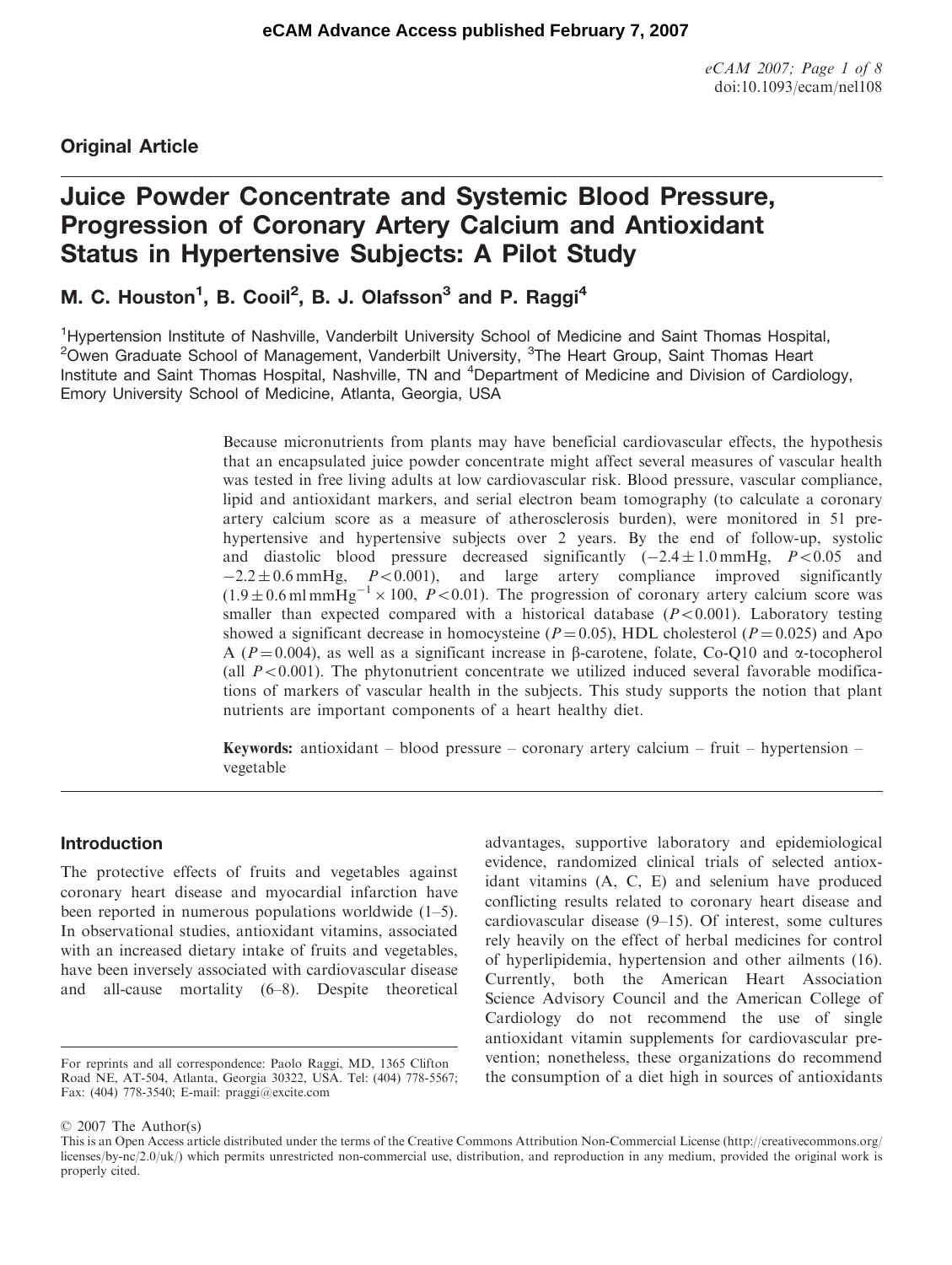and other nutrients such as fruits, vegetables, whole grains and nuts to reduce the risk of cardiovascular disease (17,18).

This prospective pilot study was undertaken to evaluate the effect of a proprietary encapsulated juice powder concentrate, made primarily of multiple fruits, vegetables and berries on several surrogate markers of cardiovascular health and risk in asymptomatic adults. Assessed were: progression of coronary artery calcium score, a sensitive marker of atherosclerosis; systemic and diastolic blood pressure; arterial compliance; markers of antioxidant status and serum lipid levels in patients taking the phytonutrient preparation for 2 years.

## **Methods**

#### **Subjects**

This 24-month prospective pilot study was approved by the local Institutional Review Board. Informed consent was obtained from 54 ambulatory patients (44 men) between the ages of 40 and 75 years asymptomatic for coronary heart disease. Subjects were recruited from the Hypertension Institute and the Saint Thomas Medical Group practices in Nashville, TN, USA. All subjects were asymptomatic for coronary heart disease (no clinical history of angina, myocardial infarction, coronary revascularization) and had a coronary artery calcium score at enrollment between 30 and 400. The lower coronary artery calcium score threshold was chosen based on published evidence demonstrating better reproducibility beyond this limit (19). A coronary artery calcium score  $>400$  has been shown to be associated with a high risk of obstructive coronary artery disease and cardiac events and it was therefore decided a priori to exclude such high risk patients. Further inclusion criteria included baseline fasting LDL cholesterol  $\langle 4.92 \text{ mmol } l^{-1}$ and triglycerides  $\langle 4.52 \text{mmol} \, 1^{-1}$ , and two or fewer risk factors for coronary heart disease. Exclusion criteria included symptomatic angina or known coronary heart disease, single vessel coronary artery stenosis over 50% or left main artery stenosis over 30%. Additional exclusion criteria were use of any lipid lowering therapy, concomitant use of any antioxidant, vitamin, nutritional or nutraceutical supplements and women of childbearing potential.

After enrollment, no changes were allowed in antihypertensive medications, other prescription drugs or aspirin during the study period. No dietary or activity instructions were given, rather participants were asked to maintain their habitual diet, exercise program, tobacco utilization, alcohol intake and other lifestyle behaviors. Subjects underwent follow-up visits at 4-month intervals.

## Imaging, Vascular Compliance, Blood Pressure Measurements and Laboratory Testing

All patients underwent imaging with electron beam tomography 3 times: at baseline, 12 and 24 months (though these time points were not tightly monitored and some patients underwent the repeat scans at slightly different times but no more than a week or two from the planned time). All electron beam tomography scans were performed utilizing a C-150 scanner (Imatron/GE, San Francisco, CA, USA) according to a standardized protocol. In brief: 40 to 50 tomographic sections with a single slice thickness of 3 mm were obtained during a single breath holding period. Scanning was electrocardiographically triggered at 60–80% of the R–R interval on the surface electrocardiogram and imaging began at the level of the bronchial carina and extended to the level of the diaphragm. All areas of calcification with a minimal computed tomography attenuation of 130 Hounsfield Units seen within the borders of the coronary arteries were computed. A calcified plaque was considered present if at least three contiguous pixels with a density of 130 Hounsfield Units or greater were detected. All images were reviewed on a NetraMD workstation (ScImage, Los Altos,CA, USA).

Scans were considered of acceptable research quality only if the images were free from motion or metal artifacts. All scans were read blindly by one (BJO) experienced investigator for consistency. A coronary artery calcium score for each area of interest was calculated as originally described by Agatston et al. (20). This scoring method incorporates the density and volume of a calcified plaque, therefore a score increase may be due to either plaque enlargement or increased density or both. The reverse would be true for a score decrease. Total calcium scores were calculated as the sum of all individual coronary artery scores. The published median inter-scan coronary artery calcium score variability for the Agatston score is 8–10% (21). The total radiation dose absorbed by each patient from the three scans was of  $\sim 1.5$  mSievert (the maximum recommended yearly dose is 5 mSv for nonmedical personnel in the US).

The CV Profiler-HDI CR-2000 (Hypertension Diagnostics Incorporated, Eagan, Minnesota) was utilized for assessment of arterial wave forms and small vessel as well as large vessel arterial compliance. Compliance is measured as the change in vessel diameter and volume per each mmHg of pressure change (ml/mmHg<sup>-1</sup>  $\times$  100). Arterial compliance was measured at baseline, 12 and 24 months.

Baseline history, physical exam, blood pressure, weight, and heart rate measurements were repeated every 4 months for 24 months. Blood pressure was recorded as the average of two manual measurements and three automated measurements, taken after the subject lay in a supine position for 15 min. Laboratory tests for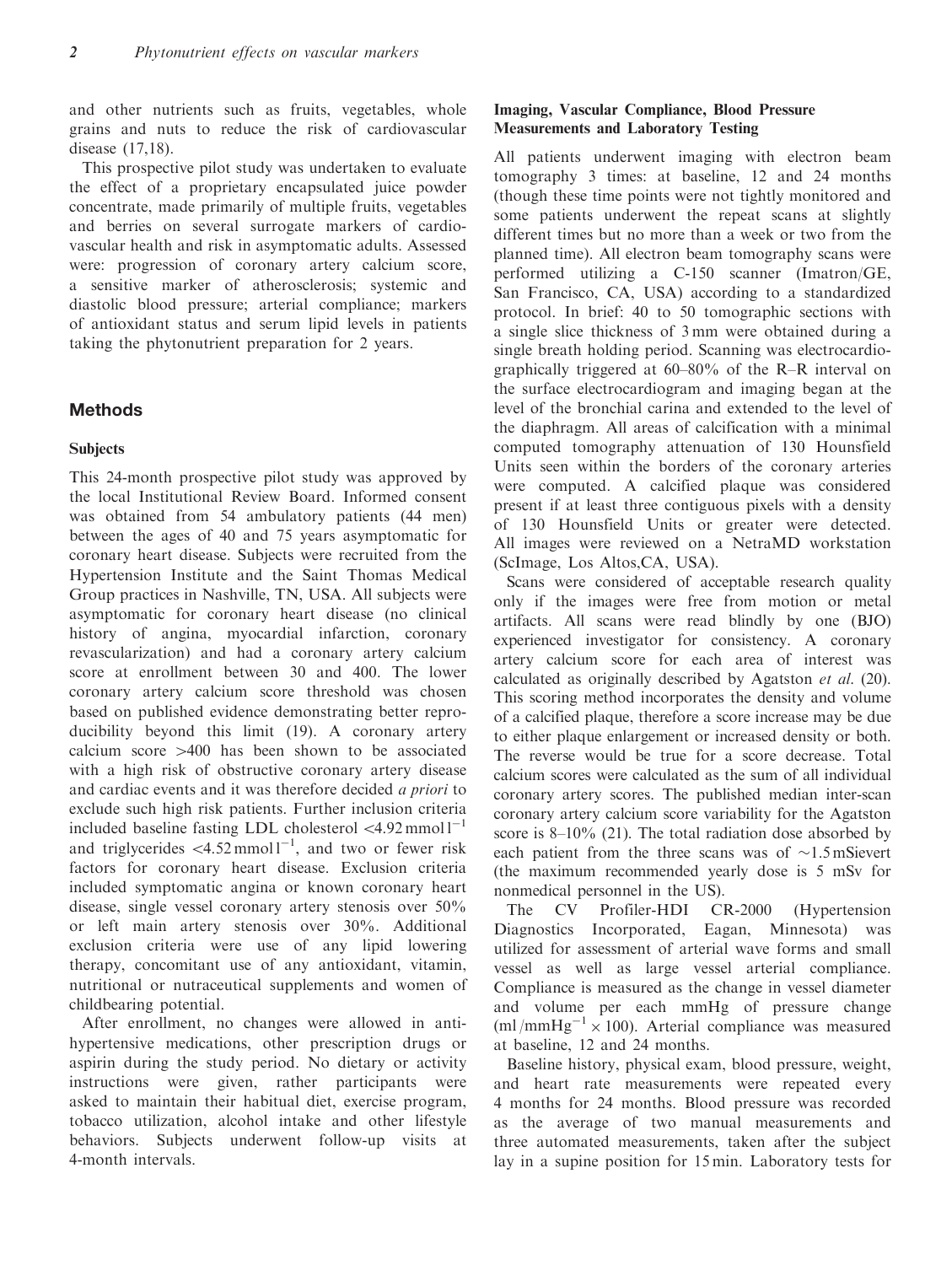$\beta$ -carotene,  $\alpha$ -tocopherol, folate, Co-Q10, vitamin C, glycated hemoglobin and a lipid profile were performed by a commercial diagnostic laboratory (Kronos Science Laboratories, Inc., Phoenix, AZ, USA). Blood samples were collected at baseline, 4 months and 24 months.

#### Nutritional Intervention

Subjects were instructed to take three capsules of the phytonutrient preparation twice daily with meals. Compliance with study protocol was determined by review of patient diaries and investigators' pill count at each visit, and averaged 85% or better during the followup period. The phytonutrient preparation (Juice Plus $+^{\circledR}$ , NSA, Inc., Memphis,TN, USA) is an encapsulated juice powder concentrate blend consisting primarily of fruits, vegetables and berries including: acerola cherry, apple, beet, bilberry, blackberry, black currant, blueberry, broccoli, cabbage, carrot, cranberry, Concord grape, elderberry, kale, orange, papaya, parsley, peach, pineapple, raspberry, red currant, spinach and tomato. Six capsules daily provided  $\sim$ 7.5 mg B-carotene, 276 mg vitamin C, 71 mg vitamin E and 780 mcg folate and about 63 kJ. Other than minor gastrointestinal complaints early in the study, there were no reports of adverse effects attributed to the phytonutrient preparation over the 24 months of follow-up.

#### Statistical Analyses

Of the 54 subjects entering the investigation, three withdrew before the first follow-up visit. One woman withdrew due to the prescription of a medication excluded from the study and two men due to gastrointestinal distress possibly due to the phytonutrient preparation. The remaining 51 subjects contributed data. One man withdrew consent after the 4-month follow-up visit, one man withdrew consent after the 8-month follow-up visit, three subjects (one woman, two men) withdrew consent after the 12-month follow-up visit and one man withdrew from the study due to prescription of an excluded medication. These six subjects are included in the data until the time of their withdrawal. Hence, comparisons were made only between patients who had baseline assessments and remained in the study at each analysis point.

Annualized change and relative annualized change were calculated for each patient at 1- and 2-year intervals for blood pressure values, weight, arterial compliance values, coronary artery calcium score values (absolute scores and percentiles) and blood chemistries. Coronary artery calcium score percentiles were calculated as the proportion of patients with coronary calcium in predefined and non-overriding age groups from a database of 10 122 asymptomatic patients (22). The annualized rates of absolute change and relative change in coronary artery calcium score were compared to changes recorded in historical untreated controls of 29.7 and 34.7%, respectively,  $(23)$  using one-sample *t*-tests. In general, changes were annualized for primarily two reasons: patients did not return for follow-up visits at precise 12-month intervals, and annualization facilitates the comparison between changes at intervals of 12 and 24 months (Table 1). Annualization was also important when analyzing coronary artery calcium score values because comparative historical data were only available in annualized format.

In each case, the paired  $t$ -statistic was used to construct confidence intervals and to test for significant annualized changes between baseline and follow-up among all patients first and pre-hypertensive and hypertensive patients later. The one-sample Wilcoxon test on medians was used to confirm significance in this case. Welch's t-test was used to compare all baseline values of prehypertensive and hypertensive patients, and significant results were confirmed using the Mann–Whitney rank sum test. Best-subsets regression was used to study how age, sex, hypertension, and baseline body weight, arterial compliance values and coronary calcium measures were related to the annualized changes over 2 years in systemic blood pressure, arterial compliance and coronary calcium

Table 1. Annualized changes at 12- and 24-month follow-up for coronary artery calcium scores, arterial compliance, and blood pressure, with values expressed as mean  $\pm$  SEM (median, range)

| Variable                                                     | Full cohort                          |                                 |  |  |
|--------------------------------------------------------------|--------------------------------------|---------------------------------|--|--|
|                                                              | 12-Month                             | 24-Month                        |  |  |
| Calcium score <sup>a</sup>                                   | $26 \pm 6.3$ *** (18, 204)***        | $17 \pm 3.2$ *** (14, 108)***   |  |  |
| Relative calcium score                                       | $26 \pm 6.2$ *** (22, 213)***        | $20 \pm 4.0$ *** (20, 167)***   |  |  |
| Calcium score percentile                                     | $1.3 \pm 1.1$ (2.8, 42) <sup>*</sup> | $1.1 \pm 0.6$ (1.7, 22)*        |  |  |
| Small artery compliance (ml mmHg <sup>-1</sup> $\times$ 100) | $0.34 \pm 0.43$ (0.00, 17.1)         | $-0.14 \pm 0.21$ (-0.30, 6.5)   |  |  |
| Large artery compliance (ml mmHg <sup>-1</sup> $\times$ 100) | $1.5 \pm 1.3$ (0.4, 47)              | $1.9 \pm 0.6$ ** $(1.5, 17)$ ** |  |  |
| Systolic blood pressure (mmHg)                               | $-3.0 \pm 2.0$ (-1.4, 74)            | $-2.4 \pm 1.0^* (-1.5, 27)^*$   |  |  |
| Diastolic blood pressure (mmHg)                              | $-3.0 \pm 1.0$ ** $(-2.8, 27)$ **    | $-2.2 \pm 0.61*** (-2.0, 16)**$ |  |  |

 $*P<0.05$ ;  $*P<0.01$ ;  $**P<0.001$  (relative to baseline) by paired t-test (and Wilcoxon one-sample test).

<sup>a</sup>Calcium score comparisons with historical 29.7-point annual change: these are significant relative to annualized 24-month change for full cohort  $(P<0.001)$ , 24-month change for pre-hypertensives  $(P<0.01)$  and 24-month change for hypertensives  $(P<0.05)$ ; it is not significantly different from the 12-month change in the full cohort.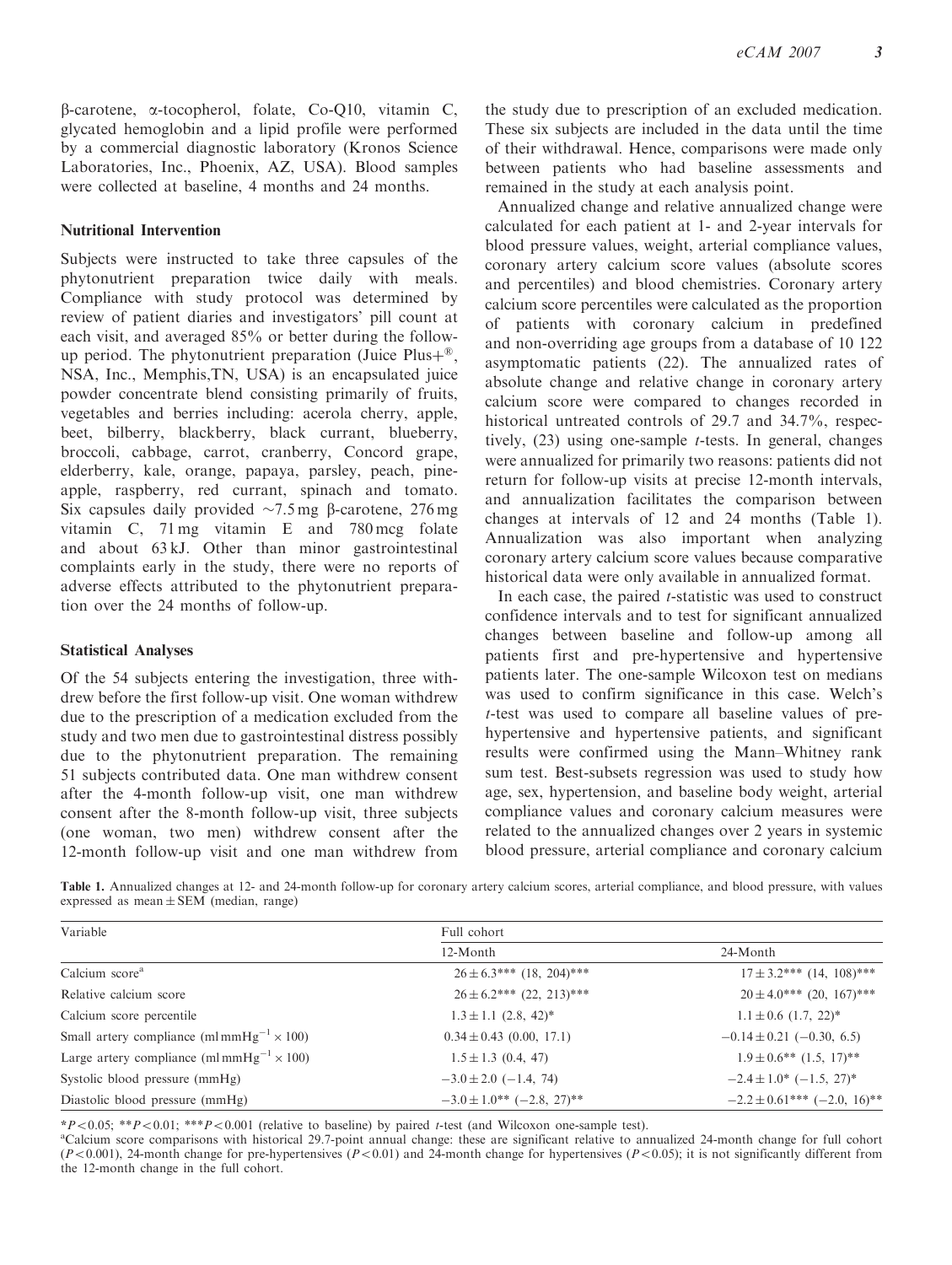measurements. The best models were chosen as those that minimized the Bayesian Information Criterion (BIC) subject to the constraint that the ratio of observations to parameters exceeded 5, but this ratio actually exceeded 10 for all selected models. The BIC has been shown to be a consistent criterion in very general theoretical settings and to provide models that perform well in empirical studies.

#### **Results**

#### Baseline Characteristics and Change in Coronary Artery Calcium Score

The baseline clinical characteristics of all patients enrolled in the study are shown in Table 2. Most of the study subjects were hypertensive  $(n = 38)$ , although some were classified as pre-hypertensive  $(n = 13)$ . The majority were men  $(80\%)$  and the mean age was

 $61 \pm 6.5$  years. Table 1 shows the mean annualized changes (measured change divided by number of months of observation and multiplied by 12) at 12 and 24 months of follow-up for coronary artery calcium scores, arterial compliance and blood pressure. The annualized change in absolute coronary artery calcium score was  $26 \pm 6$  points at 12 months ( $P < 0.001$  from baseline) and  $17 \pm 3.2$  points at 24 months  $(P<0.001$  from baseline). These values corresponded to a relative change of  $26 \pm 6$  and  $20 \pm 4\%$ , respectively from baseline  $(P<0.001$  in each case). In comparison, the annualized change in absolute and relative coronary artery calcium score in historical untreated controls were 29.7 and 34.7%, respectively (23)  $(P<0.001$  for each, one-sample *t*-tests).

#### Change in Arterial Blood Pressure and Compliance

Figure 1 shows the change over time in systolic blood pressure and Fig. 2 shows the change over time in

Table 2. Baseline clinical characteristics

| Clinical characteristics                                                                 | Full cohort                  | Pre-hypertensive subjects                                                                 | Hypertensive subjects                  |
|------------------------------------------------------------------------------------------|------------------------------|-------------------------------------------------------------------------------------------|----------------------------------------|
| Sample size                                                                              | 51                           | 13                                                                                        | 38                                     |
| Men $(\% )$                                                                              | 80                           | 69                                                                                        | 84                                     |
| Hyperlipidemia $(\% )$                                                                   | 55                           | 69                                                                                        | 50                                     |
| Diabetes mellitus $(\% )$                                                                | 4                            | $\overline{0}$                                                                            | 5                                      |
| Smoking $(\% )$                                                                          | 6                            | $\overline{0}$                                                                            | 8                                      |
| Hypertension $(\% )$                                                                     | 75                           |                                                                                           | 100                                    |
|                                                                                          |                              | Mean $\pm$ SD (median, range) Mean $\pm$ SD (median, range) Mean $\pm$ SD (median, range) |                                        |
| Age (years)                                                                              | $61 \pm 6.5$ (61, 28)        | $59 \pm 6.6$ (58, 26)                                                                     | $62 \pm 6.4$ (62, 26)                  |
| Systolic blood pressure (mmHg)                                                           | $134 \pm 18$ (129, 74)       | $120 \pm 14$ (115, 44)                                                                    | $139 \pm 17***$ (135, 60)***           |
| Diastolic blood pressure (mmHg)                                                          | $82 \pm 9.3$ (82, 40)        | $76 \pm 7.5$ (74, 25)                                                                     | $85 \pm 9.0$ ** (84, 35)**             |
| Weight (kg)                                                                              | $91 \pm 15$ (88, 73)         | $86 \pm 14.5$ (88, 50)                                                                    | $92 \pm 16$ (90, 60)                   |
| Small artery compliance (ml mmHg <sup>-1</sup> $\times$ 100)                             | $5.3 \pm 2.7$ (4.5, 10)      | $6.6 \pm 2.4$ (6.6, 7.2)                                                                  | $4.8 \pm 2.7^*$ (4.1, 10) <sup>*</sup> |
| Large artery compliance (ml mmHg <sup>-1</sup> $\times$ 100)                             | $15.0 \pm 5.2$ (14.7, 23.7)  | $14.9 \pm 6.2$ (13.6, 22.7)                                                               | $15.0 \pm 4.8$ (14.9, 23.5)            |
| Calcium score                                                                            | $99 \pm 73$ (76, 322)        | $109 \pm 74$ (93, 255)                                                                    | $95.3 \pm 73$ (75, 321)                |
| Calcium score percentile                                                                 | $47 \pm 19$ (50, 74)         | $58 \pm 16$ (61, 55)                                                                      | $44 \pm 19$ * $(44, 67)$ *             |
| Total cholesterol $(mmol1^{-1})$                                                         | $5.33 \pm 0.79$ (5.33, 3.36) | $5.64 \pm 0.86$ (5.87, 2.64)                                                              | $5.22 \pm 0.74$ (5.18, 3.36)           |
| HDL cholesterol $(mmol1^{-1})$                                                           | $1.20 \pm 0.39$ (1.11, 1.84) | $1.21 \pm 0.37$ (1.11, 1.45)                                                              | $1.19 \pm 0.40$ (1.06, 1.84)           |
| LDL cholesterol $(mmol1^{-1})$                                                           | $3.45 \pm 0.64$ (3.57, 2.97) | $3.61 \pm 0.75$ (3.83, 2.59)                                                              | $3.40 \pm 0.60$ (3.54, 2.66)           |
| Triglycerides $(mmol1^{-1})$                                                             | $1.42 \pm 0.68$ (1.23, 3.04) | $1.67 \pm 0.71$ (1.40, 2.28)                                                              | $1.34 \pm 0.66$ (1.18, 3.04)           |
| Apo A $(g1^{-1})$                                                                        | $1.41 \pm 0.30$ (1.32, 1.68) | $1.42 \pm 0.25$ (1.44, 0.97)                                                              | $1.41 \pm 0.32$ (1.32, 1.68)           |
| Apo B $(g1^{-1})$                                                                        | $1.10 \pm 0.17$ (1.09, 0.70) | $1.14 \pm 0.20$ (1.13, 0.66)                                                              | $1.08 \pm 0.15$ (1.07, 0.69)           |
| Glycosylated hemoglobin, proportion of total hemoglobin $0.055 \pm 0.008$ (0.056, 0.050) |                              | $0.052 \pm 0.006$ (0.055, 0.019)                                                          | $0.057 \pm 0.008$ (0.057, 0.050)       |
| Homocysteine $(\mu mol 1^{-1})$                                                          | $10.4 \pm 2.3$ (10.2, 10.7)  | $10.5 \pm 2.5$ (9.8, 8.3)                                                                 | $10.3 \pm 2.2$ (10.2, 10.0)            |
| Vitamin C $(\mu$ mol $1^{-1})$                                                           | $675 \pm 195$ (650, 761)     | $776 \pm 216$ (715, 647)                                                                  | $640 \pm 177$ (619, 727)               |
| $Co-O10$ (nmol $1^{-1}$ )                                                                | $1451 \pm 530$ (1415,3642)   | $1415 \pm 317$ (1508, 940)                                                                | $1463 \pm 588$ (1404, 3515)            |
| Folate $(nmol1^{-1})$                                                                    | $25 \pm 8$ (24, 35)          | $26 \pm 9$ (24, 30)                                                                       | $25 \pm 8$ (25,35)                     |
| $\alpha$ -tocopherol (µmol1 <sup>-1</sup> )                                              | $315 \pm 72$ (308, 325)      | $346 \pm 86$ (351, 301)                                                                   | $304 \pm 65$ (303, 261)                |
| $β$ -carotene (μmol1 <sup>-1</sup> )                                                     | $4.2 \pm 3.7$ (2.9, 15.4)    | $6.4 \pm 5.2$ (4.0, 14.9)                                                                 | $3.4 \pm 2.7$ (2.8, 11.2)              |

Values expressed as percentages, mean  $\pm$  SD, and median and range where appropriate.

The P-values refer to comparisons between pre-hypertensive and hypertensive patients: \*P $<0.05$ ; \*\*P $<0.01$ ; \*\*P $<0.001$  by Welch's t-test (and Mann–Whitney rank sum test).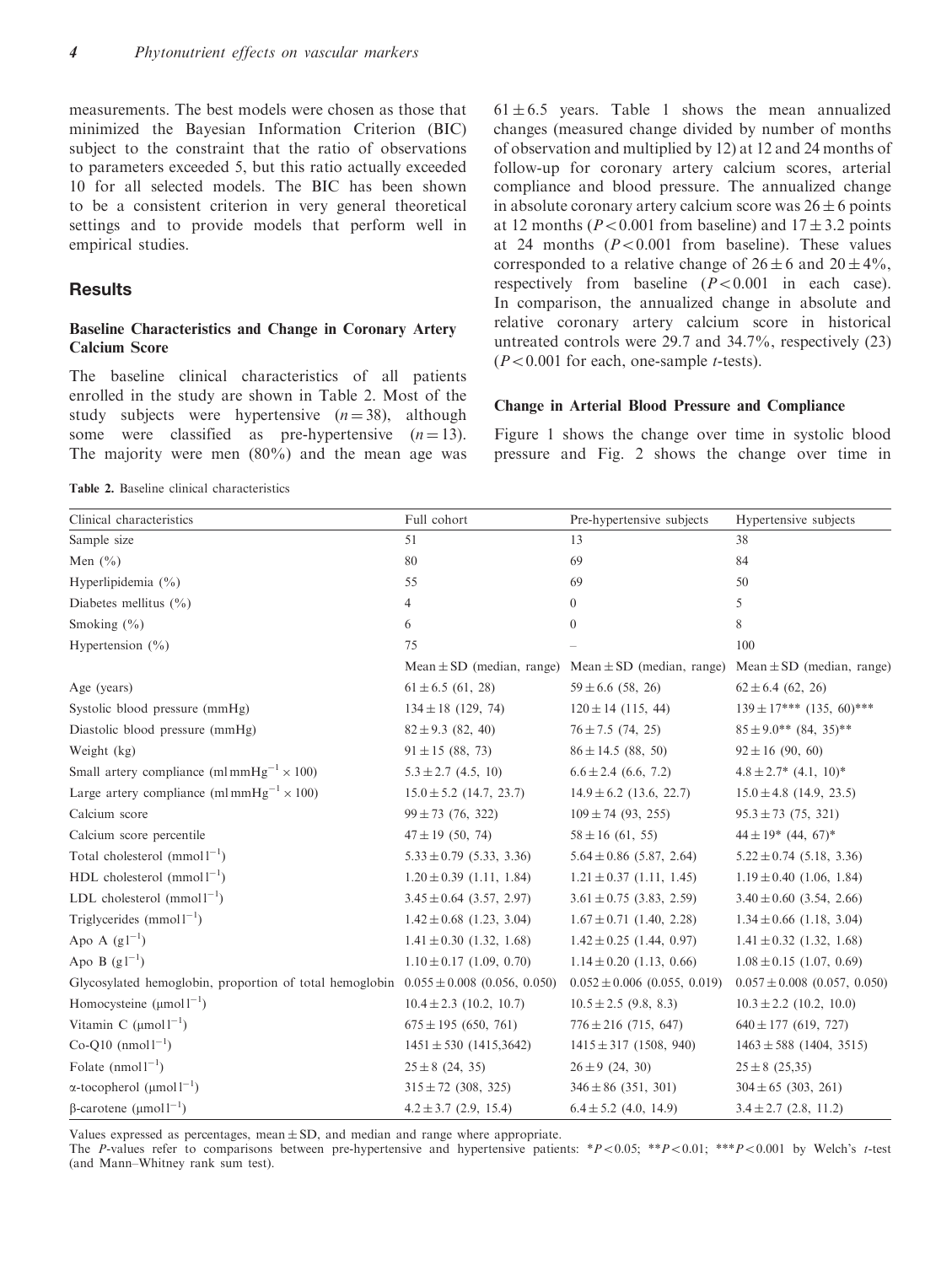diastolic blood pressure from baseline, at each of the six follow-up visits. Both measures decreased significantly in the full cohort at the end of 2 years of follow-up compared with baseline (systolic  $-2.4 \pm 1.0 \text{ mmHg}$ ,  $P < 0.05$  and diastolic  $-2.2 \pm 0.6$  mmHg,  $P < 0.001$ ) in the absence of any modification in anti-hypertensive therapy. Large artery compliance improved significantly  $(1.9 \pm 0.6 \,\text{ml mmHg}^{-1} \times 100, P<0.01)$ , while small artery compliance showed a slight but non-significant decrease.

#### Changes in Serological Values

Table 3 shows that compared with baseline, at the end of 24 months of follow-up there was a significant



Figure 1. Systolic blood pressure change over time, shown by full cohort and the hypertensive and pre-hypertensive subgroups, with each box plot showing the distribution of subject values for recorded systolic blood pressure measured at baseline and 4-month intervals for six follow-up visits. The means of each distribution are connected across periods.



Figure 2. Diastolic blood pressure change over time, shown by full cohort and the hypertensive and pre-hypertensive subgroups, with each box plot showing the distribution of subject values for recorded diastolic blood pressure measured at baseline and 4-month intervals for six follow-up visits. The means of each distribution are connected across periods.

decrease in homocysteine  $(P<0.05)$ , HDL cholesterol  $(P=0.025)$  and Apo A  $(P=0.004)$ . Additionally, a significant increase was seen in  $\beta$ -carotene, folate, Co-Q10 and  $\alpha$ -tocopherol (all  $P<0.001$ ). Finally, glycosylated hemoglobin showed a borderline significant decrease ( $P = 0.059$ ), and LDL cholesterol a borderline significant increase  $(P = 0.062)$ .

#### Regression Analyses

Table 4 summarizes the best models for all significant 2-year changes (Table 1) in systemic blood pressure, arterial compliance and coronary calcium measurements. The baseline values of these variables, along with age, sex, and baseline weight, were considered as candidate predictors. Hypertension is significant in models for both change and relative change in calcium score, and baseline systolic blood pressure is the pre-eminent predictor in both models for change in systemic blood pressure.

### **Discussion**

Our main findings could be summarized as follows: the mean calcium score changes at the end of follow-up in this group were statistically smaller than the changes recorded in an historical population (29.7 and 34.7%, respectively,  $P < 0.001$  in each case). In addition, these pilot study subjects also had reduced systemic blood pressure in the presence of stable anti-hypertensive therapy and improved vascular compliance of large arteries in the absence of change in body weight (data not shown). The above changes were concurrent with an improvement in markers of antioxidant status, homocysteine and glycosylated hemoglobin.

These data may provide a rationale for the observed reduced incidence of coronary heart disease in vegetarians, who demonstrate a 3–5 year overall longer survival compared to omnivores. The European Prospective Investigation into Cancer and Nutrition-Oxford study of 56 000 British men and women demonstrated a reduced risk for coronary heart disease in vegetarians (24). In several observational studies components of a plant-based diet, such as phytochemicals (25), fiber (26), nuts (27) and whole grain cereals (28), have been shown to reduce the risk for coronary heart disease. Furthermore, vegetarian diets, coupled with intense life style changes, have resulted in angiographic improvement of obstructive coronary artery disease (29). Multiple studies have suggested that an optimal intake of fruits, vegetables, whole grains and fiber may provide a variety of cardio-protective nutrients and non-nutrient factors with improvement in endothelial function, blood pressure, serum lipid levels, glucose, homocysteine, weight, body fat and reduction in oxidative stress and vascular inflammation (30–34). It has been suggested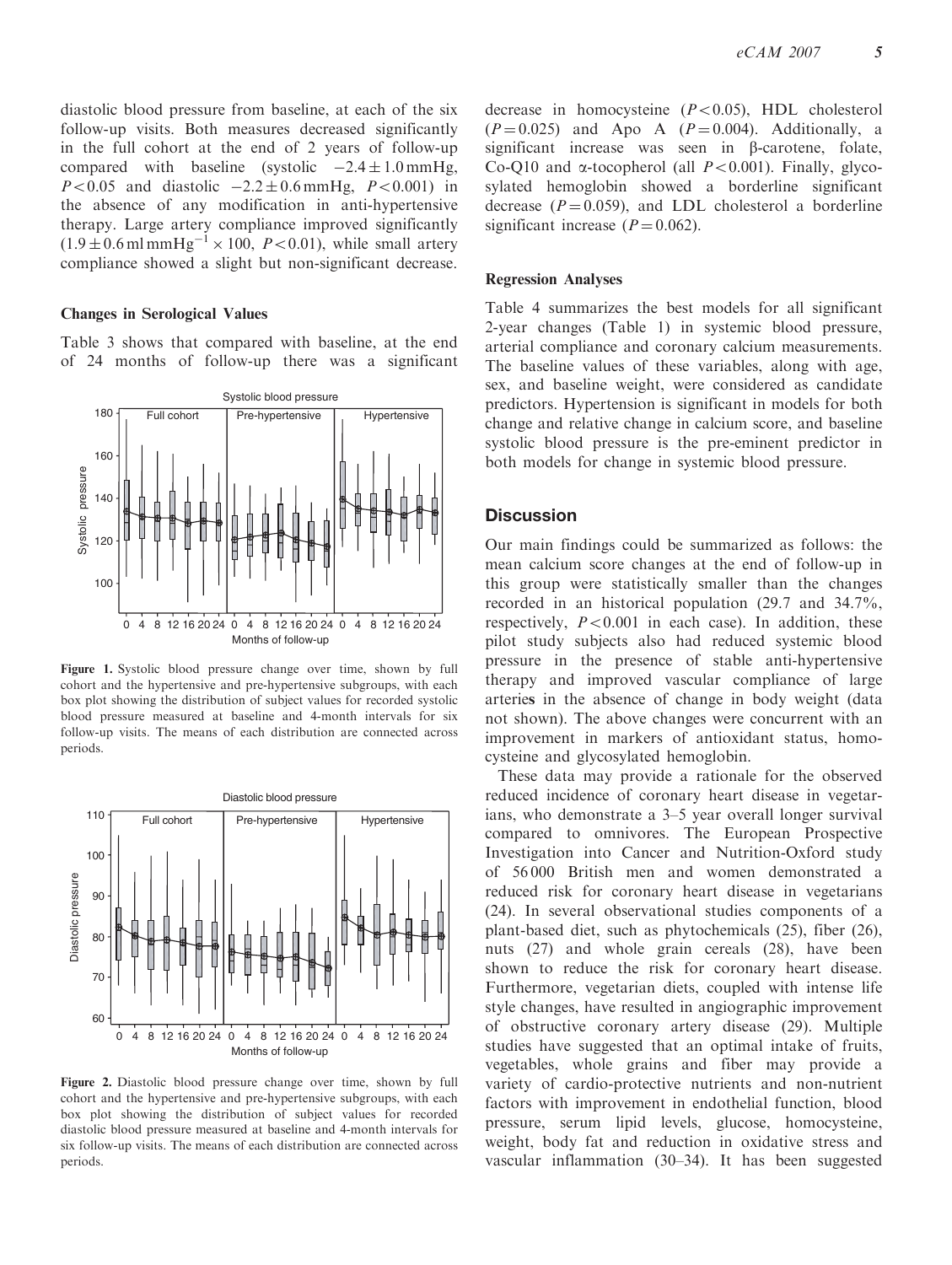Table 3. Baseline and annualized 24-month change in lipids and other blood values expressed as mean  $\pm$  SD

| Variable                                                | Baseline                         | Annualized 24-month change             | <i>P</i> -value (Wilcoxon $P$ ) |
|---------------------------------------------------------|----------------------------------|----------------------------------------|---------------------------------|
| Total cholesterol $(mmol)^{-1}$                         | $5.33 \pm 0.79$ (5.33, 3.36)     | $0.04 \pm 0.32$ (0.08, 1.5)            | 0.368(0.132)                    |
| HDL cholesterol $(mmol1^{-1})$                          | $1.20 \pm 0.39$ (1.11, 1.84)     | $-0.03 \pm 0.09$ (-0.03, 0.43)         | 0.025(0.027)                    |
| LDL cholesterol $(mmol1^{-1})$                          | $3.45 \pm 0.64$ (3.57, 2.97)     | $0.09 \pm 0.32$ (0.10, 1.3)            | 0.062(0.027)                    |
| Triglycerides $(mmol1^{-1})$                            | $1.42 \pm 0.68$ (1.23, 3.04)     | $-0.03 \pm 0.32$ (-0.01, 1.5)          | 0.492(0.438)                    |
| Apo A $(g1^{-1})$                                       | $1.41 \pm 0.30$ (1.32, 1.68)     | $-0.05 \pm 0.11$ (-0.04, 0.54)         | 0.004(0.002)                    |
| Apo B $(g1^{-1})$                                       | $1.10 \pm 0.17$ (1.09, 0.70)     | $-0.02 \pm 0.08$ (-0.03, 0.31)         | 0.171(0.093)                    |
| Glycosylated hemoglobin, proportion of total hemoglobin | $0.055 \pm 0.008$ (0.056, 0.050) | $-0.001 \pm 0.005$ ( $-0.002$ , 0.032) | 0.059(0.043)                    |
| Homocysteine $(\mu mol1^{-1})$                          | $10.4 \pm 2.3$ (10.2, 10.7)      | $-0.26 \pm 0.77$ (-0.10, 3.18)         | 0.050(0.110)                    |
| Vitamin C $(\mu$ mol $1^{-1})$                          | $675 \pm 195$ (650, 761)         | $35 \pm 140$ (8.2, 810)                | 0.097(0.214)                    |
| $Co-O10$ (nmol $1^{-1}$ )                               | $1451 \pm 530$ (1415,3642)       | $477 \pm 358$ (414, 1996)              | $<0.001$ $(<0.001$ )            |
| Folate $(nmol1^{-1})$                                   | $25 \pm 8$ (24, 35)              | $3.2 \pm 3.4$ (3.5, 19)                | $<0.001$ $(<0.001$ )            |
| Alpha-tocopherol $(\mu mol^{-1})$                       | $315 \pm 72$ (308, 325)          | $52 \pm 43$ (46, 237)                  | $< 0.001$ $(< 0.001$ )          |
| Beta-carotene $(\text{µmol1}^{-1})$                     | $4.2 \pm 3.7$ (2.9, 15.4)        | $1.4 \pm 2.0$ (1.2, 11)                | $< 0.001$ $(< 0.001)$           |

Table 4. Best models for variables of Table 1 that changed significantly over 24 months in terms of baseline values (for all Table 1 variables, along with sex, weight, and hypertension)

| Dependent ( $R$ -square) 24-month annualized change in: | Predictor from baseline  | Coefficient (SE) | $P$ -value | Univariate P-value |
|---------------------------------------------------------|--------------------------|------------------|------------|--------------------|
| Calcium score $(34\%)$                                  |                          |                  |            |                    |
|                                                         | Constant                 | $-11.9(6.65)$    | 0.082      |                    |
|                                                         | Hypertension             | 16.7(5.78)       | 0.006      | 0.080              |
|                                                         | Calcium score            | 0.187(0.0424)    | 0.000      | 0.001              |
| Calcium relative change $(9\%)$                         |                          |                  |            |                    |
|                                                         | No constant <sup>a</sup> |                  |            |                    |
|                                                         | Hypertension             | 0.253(0.0456)    | 0.000      | 0.028              |
| Large artery compliance $(8\%)$                         |                          |                  |            |                    |
|                                                         | Constant                 | 5.378 (1.77)     | 0.004      |                    |
|                                                         | Large artery C           | $-0.242(0.118)$  | 0.046      | 0.046              |
| Systolic blood pressure $(53\%)$                        |                          |                  |            |                    |
|                                                         | Constant                 | 24.2 (5.35)      | 0.000      |                    |
|                                                         | Female                   | $-7.51(2.15)$    | 0.001      | 0.005              |
|                                                         | Systolic                 | $-0.192(0.0399)$ | 0.000      | < 0.001            |
| Diastolic blood pressure $(51\%)$                       |                          |                  |            |                    |
|                                                         | Constant                 | 9.34(4.50)       | 0.047      |                    |
|                                                         | Weight                   | 0.0284(0.0133)   | 0.042      | 0.059              |
|                                                         | Systolic                 | $-0.131(0.0246)$ | 0.000      | < 0.001            |

<sup>a</sup>When a constant is added to this model its coefficient is larger than its standard error. In each case, the direction of univariate association is the same as the sign of multivariate coefficient.

that a plausible explanation for such favorable effects may be a nutrient–gene interaction that contributes to a reduction in coronary heart disease.

Coronary artery calcification is an excellent marker of atherosclerosis and its presence is associated with a substantially increased risk of cardiac events (35–38). Some investigators have suggested modifying the calculated Framingham Risk Score with data derived from calcium screening, thereby increasing or decreasing the estimated risk of an event (39,40). Calcium screening could be particularly helpful in patients at intermediate risk of events (36) where the presence of calcium increases (and its absence decreases) the probability of an event. In this light, a middle-aged man with hypertension (as most of the patients in our study) may benefit from calcium screening for more accurate risk stratification. Recently, sequential coronary artery calcium scoring has been used to monitor the progression of atherosclerosis in adults treated with lipid-lowering agents (38), phosphate binding agents in renal failure (41) as well as nutritional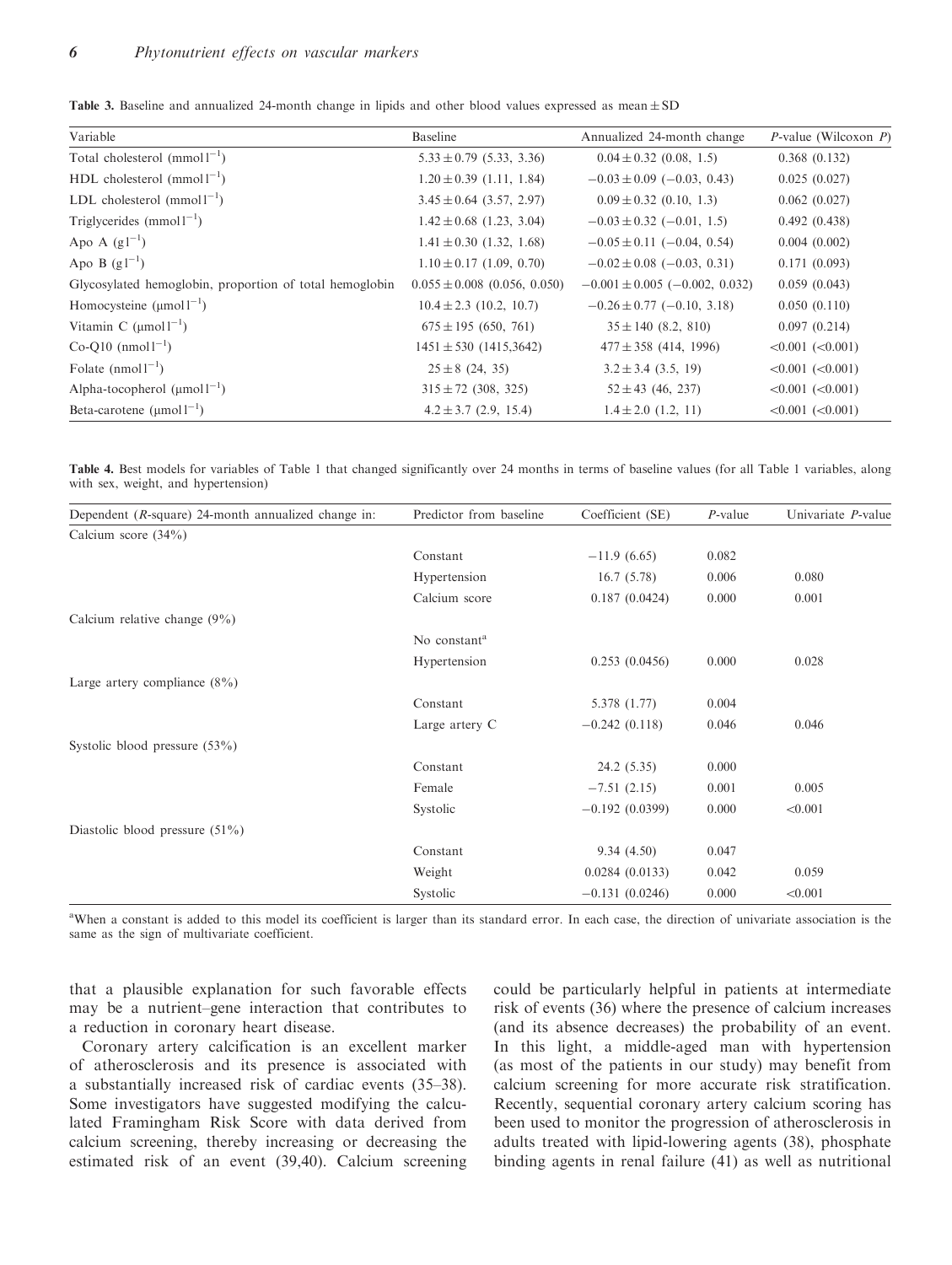supplements (42). Of note, progression of coronary artery calcium score has been shown to be associated with a significant increase in risk of cardiovascular events (23,38). Hence, slowing of coronary artery calcium score progression appears to be a worthy goal of therapy. Importantly, the best predictor of coronary artery calcium score progression in this study was hypertension, suggesting the very significant role played by this risk factor in progression of atherosclerosis.

Abnormal arterial compliance, an accurate marker of vascular stiffness, has been shown to be associated with aging, multiple cardiovascular risk factors and with an adverse cardiovascular outcome (43). Improvement in arterial compliance in this pilot study is further evidence of the potentially favorable effects of fruits and vegetables on the overall vascular health of an individual.

While the importance of antioxidants in the reduction of cardiovascular disease remains controversial, the parallel reduction of oxidative stress and other markers of vascular damage are reassuring. In this light, it is intriguing that a powder concentrate containing numerous phytonutrients, as opposed to tablets of single vitamins, was sufficient to attain the favorable surrogate results demonstrated.

We have no biologically plausible explanation for Juice Plus  $+$  alone (in the absence of a change in weight as discussed earlier) to have any impact on cholesterol lipoprotein concentrations. Juice Plus+ has been shown to impact LDL cholesterol oxidation, but not total amount of LDL cholesterol and no effect on HDL has ever been demonstrated. Even though a diet high in fruits, vegetables and whole grains is beneficial regarding lipoprotein concentrations, this effect is largely attributed to the fiber components of these foods. When cholesterol was monitored more closely, as in the study by Plotnick et al. (44), no consistent effect was noted. In observational studies a reduction, and not an increase, in LDL cholesterol has been associated with lack of progression of coronary artery calcium (45), while there has been no study so far of the effect of HDL level modification on coronary calcium. Hence, one would have expected a negative effect on calcium progression from the observed changes in cholesterol lipoprotein but this did not occur. To further investigate this issue, we searched the human medical literature for evidence that  $\beta$ -carotene or vitamin E may impact lipid concentrations, but found no evidence for such an effect.

Limitations of this pilot study included the small sample size and lack of a placebo group. The comparison of change in coronary artery calcium score compared to the historical database is not optimal because of temporal differences of when that data were collected, along with other potential differences between this study population and the contributors to the database information. In addition, although some investigators have raised concerns about the reliability of the CR-2000 used to assess arterial compliance (42), others have disputed this opinion and finding the CR-2000 highly reproducible (46).

In summary, this pilot study showed a favorable effect of an encapsulated juice powder concentrate, made primarily of multiple fruits, vegetables and berries, on several surrogate markers of cardiovascular disease. Additional placebo-controlled prospective studies will be required to confirm these findings.

#### Acknowledgements

This work was supported in part by the Dean's Fund for Faculty Research, Owen Graduate School of Management, Vanderbilt University, Nashville, TN and by a grant from NSA, Inc., Memphis, TN,USA.

#### **References**

- 1. Hirvonen T, Pietinen P, Virtanen M, Ovaskainen ML, Hakkinen S, Albanes D, et al. Intake of flavonols and flavones and risk of coronary heart disease in male smokers. Epidemiology 2001; 12:62–67.
- 2. Hertog MG, Feskens EJ, Hollman PC, Katan MB, Kromhout D. Dietary antioxidant flavonoids and risk of coronary heart disease: The Zutphen Elderly Study. Lancet 1993;342:1007-11.
- 3. Sasazuki S, Fukuoka Heart Study Group. Case-control study of nonfatal myocardial infarction in relation to selected foods in Japanese men and women. Jpn Circ J 2001;65:200–6.
- 4. Law MR, Morris JK. By how much does fruit and vegetable consumption reduce the risk of ischaemic heart disease? Eur J Clin Nutr 1998;52:549–56.
- 5. Joshipura KJ, Hu FB, Manson JE, Stampfer MJ, Rimm EB, Speizer FE, et al. The effect of fruit and vegetable intake on risk for coronary heart disease. Ann Intern Med 2001;134:1106–14.
- 6. Rimm EB, Stampfer MJ, Ascherio A, Giovannucci E, Colditz GA, Willett WC. Vitamin E consumption and the risk of coronary heart disease in men. N Engl J Med 1993;328:1450–6.
- 7. Stampfer MJ, Hennekens CH, Manson JE, Colditz GA, Rosner B, Willett WC. Vitamin E consumption and the risk of coronary heart disease in women. N Engl J Med 1993;328:1444–9.
- 8. Salonen RM, Nyyssonen K, Kaikkonen J, Porkkala-Sarataho E, Voutilainen S, Rissanen TH, et al. Six year effect of combined vitamin C and E supplementation on atherosclerotic progression: the Antioxidant Supplementation in Atherosclerosis Prevention (ASAP) study. Circulation 2003;107:947–53.
- 9. Stephens NG, Parsons A, Schofield PM, Kelly F, Cheeseman K, Mitchinson MJ. Randomised controlled trial of vitamin E in patients with coronary disease: Cambridge Heart Antioxidant Study (CHAOS). Lancet 1996;347:781–6.
- 10. Boaz M, Smetana S, Weinstein T, Matas Z, Gafter U, Iaina A, et al. Secondary prevention with antioxidants of cardiovascular disease in end-stage renal disease (SPACE): Randomised placebocontrolled trial. Lancet 2000;356:1213–8.
- 11. GISSI-Prevenzione Investigators. Dietary supplementation with n-3 polyunsaturated fatty acids and vitamin E after myocardial infarction: Results of the GISSI-Prevenzione trial. Lancet 1999; 354:447–55.
- 12. Yusuf S, Dagenais G, Pogue J, Bosch J, Sleight P. Vitamin E supplementation and cardiovascular events in high-risk patients. The Heart Outcomes Prevention Evaluation Study Investigators. N Engl J Med 2000;342:154–60.
- 13. Heart Protection Study Collaborative Group. MRC/BHF Heart Protection Study of antioxidant vitamin supplementation in 20,536 high-risk individuals: a randomised placebo-controlled trial. *Lancet* 2002;360:23–33, doi:10.1016/S0140-6736(02)09328-5.
- 14. Hodis HN, Mack WJ, LaBree L, Mahrer PR, Sevanian A, Liu CR, et al. Alpha-tocopherol supplementation in healthy individuals